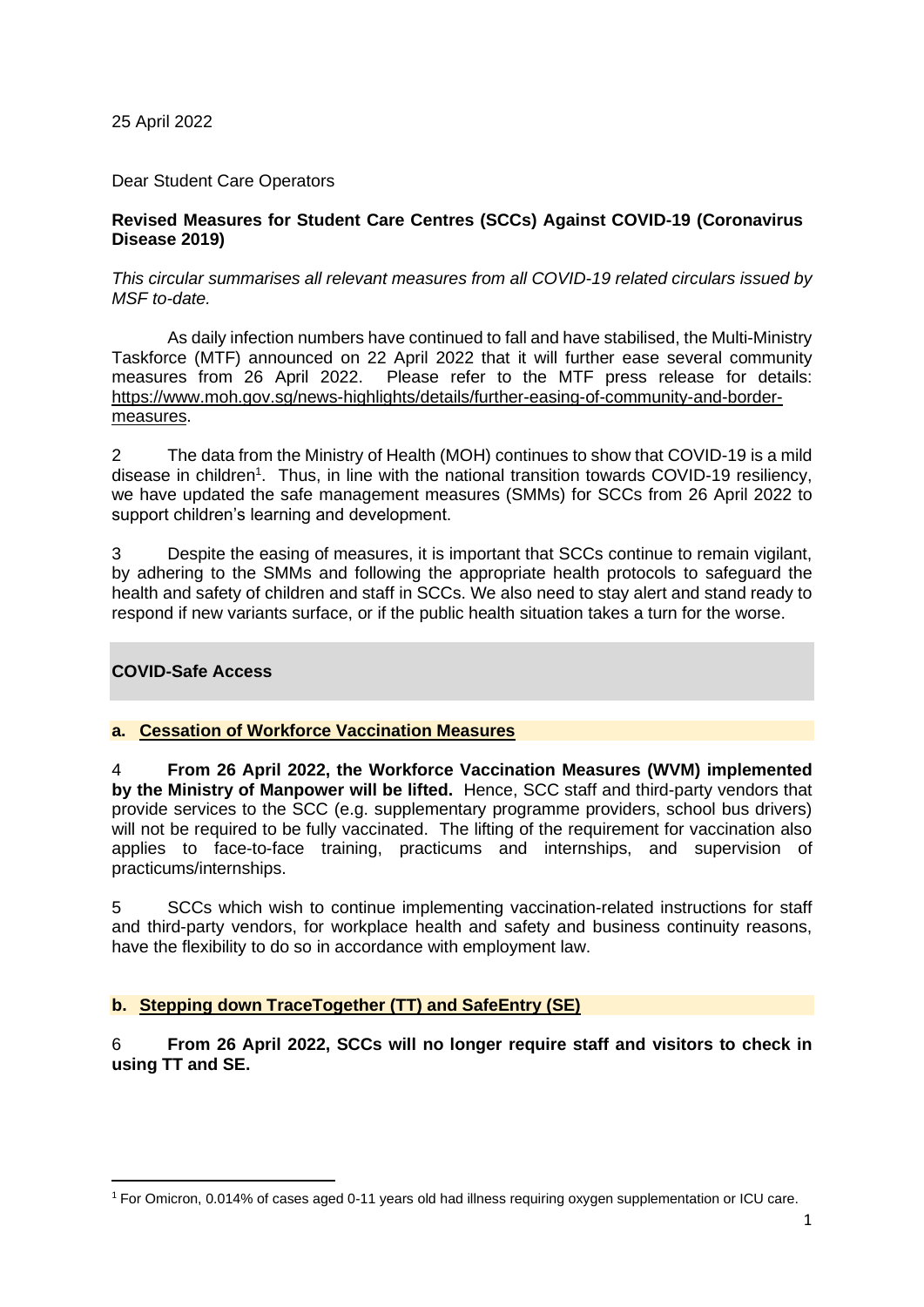#### **c. Cessation of Health Risk Notice (HRN)**

7 **Given the improved situation, starting 26 April 2022 MOH will stop issuing HRNs to close contacts of confirmed COVID-19 cases.** In line with this, SCCs will cease contact tracing of close contacts within the SCC; and close contacts will not be issued with HRNs. This means that from 26 April 2022:

- a. SCCs no longer need to identify the close contacts of an infected staff/ child.
- b. Staff/children who are close contacts of a confirmed case may return to SCC. SCCs no longer need to ask staff/children, who are close contacts of a confirmed case, to produce proof of a negative Antigen Rapid Test (ART) result.

8 SCCs should continue to encourage staff and children to self-test when they feel unwell or have recent contact with an infected person, and follow prevailing health protocols if they test positive. SCCs should continue to allow their employees to rest at home if they test positive for COVID-19, without the need for a medical certificate or recovery memo.

#### **d. Visitor management**

9 **From 26 April 2022, all visitors entering the SCC will not be required to be fully vaccinated.** However, SCCs shall continue to restrict casual visitors to minimise the risk of community transmission.

10 To better support children's learning and development, **from 26 April 2022, the following additional groups of visitors may be allowed to enter the SCC premises during operational hours**:

- a. External speakers
- b. Parents attending parent-teacher conferences
- c. Parents supporting centre programmes as volunteers
- d. Parents who are prospective service users who wish to tour the centre premises

11 SCCs shall continue to perform health and temperature checks on visitors and ensure they are masked at all times. SCCs should exercise good judgement and avoid overcrowding in the classrooms (e.g. by scheduling time slots for visitors).

#### **e. Health checks and temperature screening**

12 **From 26 April 2022, SCCs are required to conduct temperature screening and health checks for all children, staff and visitors only during arrival**.

# **COVID-Safe Behaviour**

# **a. Wearing of masks in SCCs**

13 All staff shall continue to wear masks in the SCC. However, **from 26 April 2022, SCC staff will be allowed to remove their masks when (a) they are not interacting physically with others, and (b) they are in an area not accessible to children (e.g. staff lounge/ pantry**). SCC staff are advised to exercise social responsibility and maintain an appropriate safe distance from others while unmasked.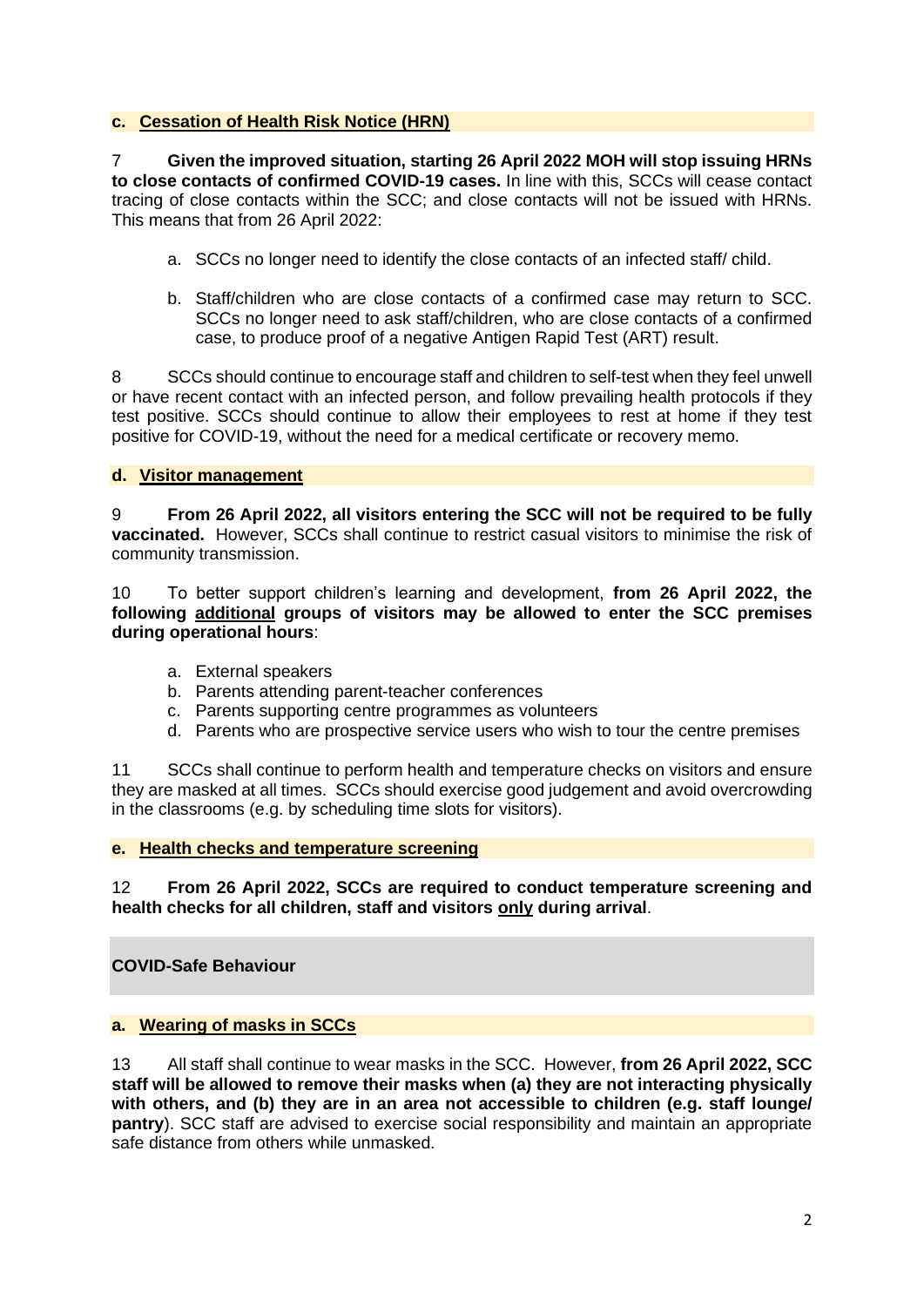# **b. Safe distancing**

14 **From 26 April 2022, safe distancing between children and staff/visitors will no longer be required.** However, SCCs should exercise good judgement and avoid overcrowding in the classrooms.

#### **c. Outdoor activities**

15 **From 26 April 2022, the group size limit during outdoor vigorous gross motor activities will be removed,** but the following SMMs will still apply:

- a. Mask-wearing is optional in outdoor settings. However, staff and children are encouraged to wear a mask in crowded outdoor areas for personal protection.
- b. There should be no mixing between classes/fixed groups when preparing to go out/return from outdoors. Keep classes/fixed groups separate when outdoors.
- c. Staff and children shall practise hand hygiene before and after outdoor activities.

# **COVID-Safe Classroom**

#### **a. Large group activities**

16 **From 26 April 2022, SCCs may resume large group and communal activities, e.g. assemblies.** However, children must remain within their respective classes/fixed groups.

#### 17 **From 26 April 2022, SCCs may resume activities conducted at external venues (e.g. field trips, learning journeys),** subject to the following SMMs:

- a. Children should remain within their classes/fixed groups when taking part in such activities.
- b. There should be minimal intermingling between children and members of the public when taking part in activities or programmes at external venues. Children should not be brought to crowded public spaces, which have high traffic/ crowds, as far as possible. Where transport services are arranged for the activity/programme, SCCs must:
	- Encourage each child to wear a mask for personal protection.
	- Ensure that the bus is cleaned and sanitised before children's use.

#### **b. Celebrations (e.g. birthdays, National Day)**

18 **From 26 April 2022, SCCs may conduct celebrations (e.g. birthdays, National Day) in their classes/fixed groups**, subject to the following SMMs:

- a. Children must remain within their respective classes/fixed groups; there must be no mixing of different classes/fixed groups.
- b. External guests remain disallowed (e.g. parents cannot attend the celebration).
- c. If there are birthday cakes, there must be no blowing of candles.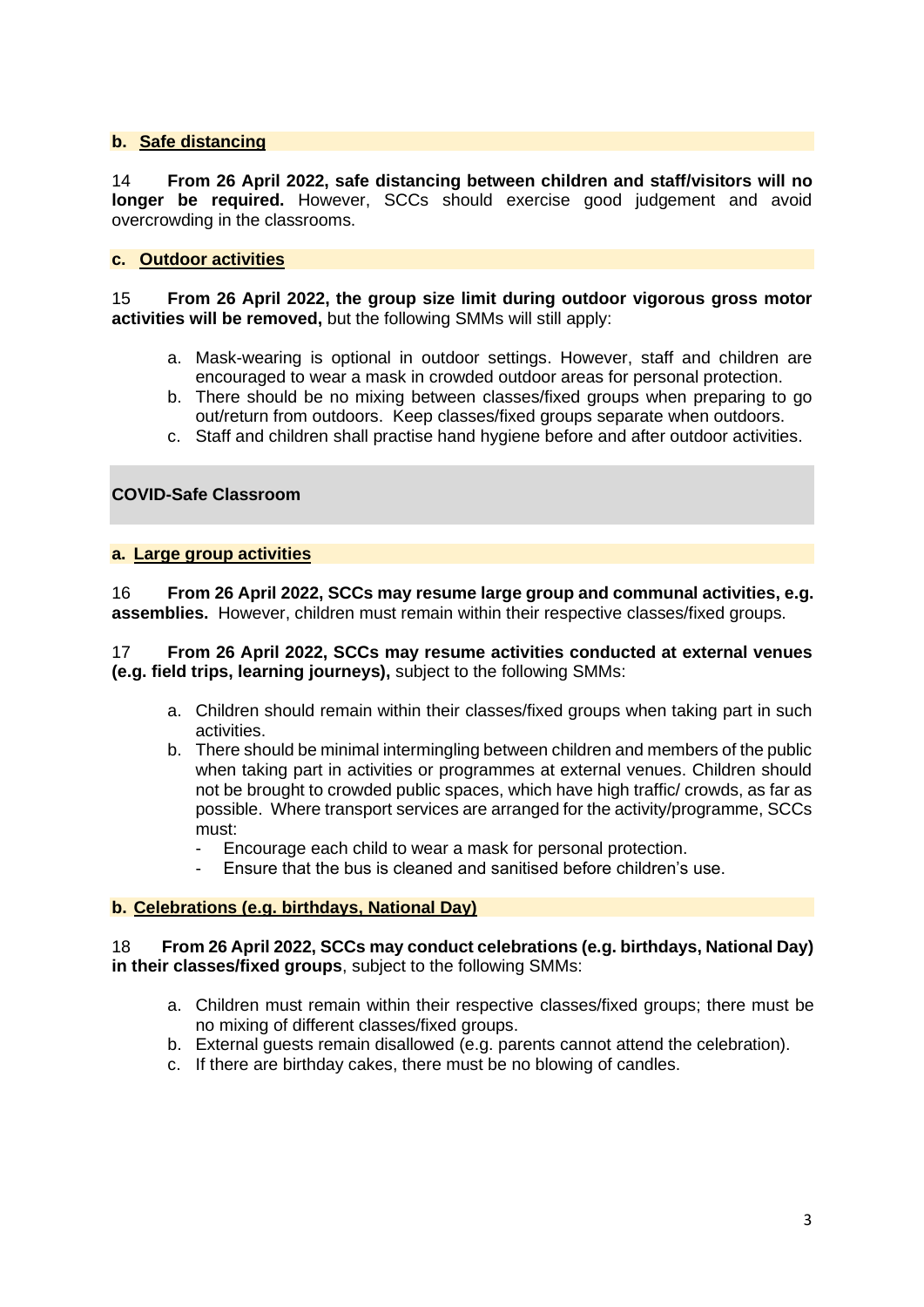# **Conclusion**

19 Please share the above information with your staff. The latest revisions to the SMMs have been incorporated into Annex A. If you need further assistance, please contact your respective Student Care Officer (SCO). **School-based SCCs are to refer to the advisories issued by MOE and/or school administration for more details.**

20 We will continue to review the safe management measures in SCCs and update SCCs of any further developments.

21 **We wish to remind SCCs to remain vigilant and adhere strictly to the SMMs.** Let us continue to work together as a community to keep SCCs safe for everyone and enable our children to learn and thrive.

Yours faithfully

DENISE LOW (MS) DIRECTOR SERVICE DELIVERY AND COORDINATION DIVISION (SDCD) MINISTRY OF SOCIAL AND FAMILY DEVELOPMENT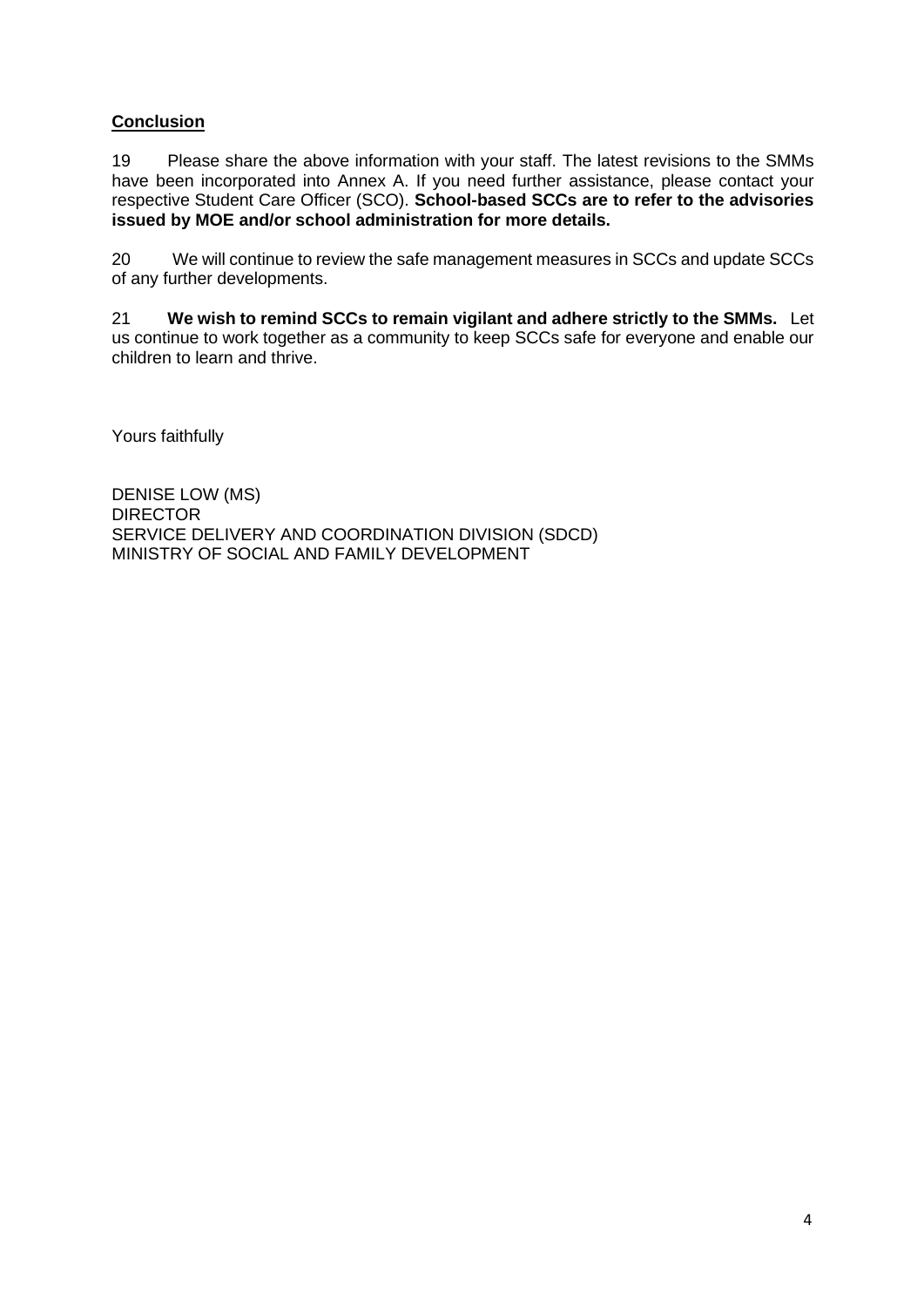# **[UPDATED] Safe Management Measures (SMMs) for COVID-Safe SCCs: COVID-Safe ABCs**

**From 26 April 2022, SCCs are only required to adhere to the following SMMs.** SCCs must ensure that the SMMs are clearly communicated to staff, and implemented well and consistently. MSF will not hesitate to take enforcement actions for any breaches observed.

| <b>COVID-Safe</b>                                                                                                | <b>Health protocols</b><br>a.                                                                                                                                                                                                                                                                                                                                                                                                                  |  |
|------------------------------------------------------------------------------------------------------------------|------------------------------------------------------------------------------------------------------------------------------------------------------------------------------------------------------------------------------------------------------------------------------------------------------------------------------------------------------------------------------------------------------------------------------------------------|--|
| <b>Access</b>                                                                                                    | ☑ SCC staff and children who are COVID-19 cases and close<br>contacts of COVID-19 cases shall adhere to prevailing national<br>health protocols. Please refer to Annex B for details.                                                                                                                                                                                                                                                          |  |
|                                                                                                                  | $\boxtimes$ SCCs shall conduct temperature screening and health checks for<br>all children, staff and visitors during arrival. Staff/children/visitors<br>who are unwell, regardless of PCR/ART result, will not be<br>allowed to enter the centre unless they have recovered fully (i.e.<br>no symptoms).                                                                                                                                     |  |
|                                                                                                                  | ☑ Children who report feeling unwell must be immediately isolated<br>in the sick bay, and their parents/ guardians notified to bring them<br>home as soon as possible.                                                                                                                                                                                                                                                                         |  |
|                                                                                                                  | There should be no more than one unwell child in each sick<br>bay. If there is more than one unwell child in the sick bay,<br>the children should be spaced 2 metres or more apart and<br>be given masks to wear.<br>The sick bay must be sanitised and wiped down frequently,<br>especially after every use.                                                                                                                                  |  |
|                                                                                                                  | b. Visitor restrictions in SCCs                                                                                                                                                                                                                                                                                                                                                                                                                |  |
| ☑ SCCs shall not allow visitors who are on Protocol 1 and 2 or Stay-<br>Home Notice (SHN) to enter the premises. |                                                                                                                                                                                                                                                                                                                                                                                                                                                |  |
|                                                                                                                  | ☑ SCCs shall restrict casual visitors to minimise the risk of<br>community transmission. Only visitors who are needed to support<br>the running of SCCs (e.g. contractors) and those who need to<br>perform necessary functions (e.g. MSF officers, auditors, external<br>speakers) may enter the premises.                                                                                                                                    |  |
|                                                                                                                  | $\boxtimes$ From 26 April 2022, parents may enter the SCC premises during<br>operational hours for the following purposes:                                                                                                                                                                                                                                                                                                                     |  |
|                                                                                                                  | Accompany newly enrolled children for up to half a day for<br>the first 2 days of SCC. A different parent may accompany<br>the child on separate days, if necessary. SCCs may exercise<br>flexibility and allow more time for parents of children with<br>additional needs (e.g. children with special needs), who may<br>need a longer period for adjustment.<br>Attend parent-teacher conferences<br>Support centre programmes as volunteers |  |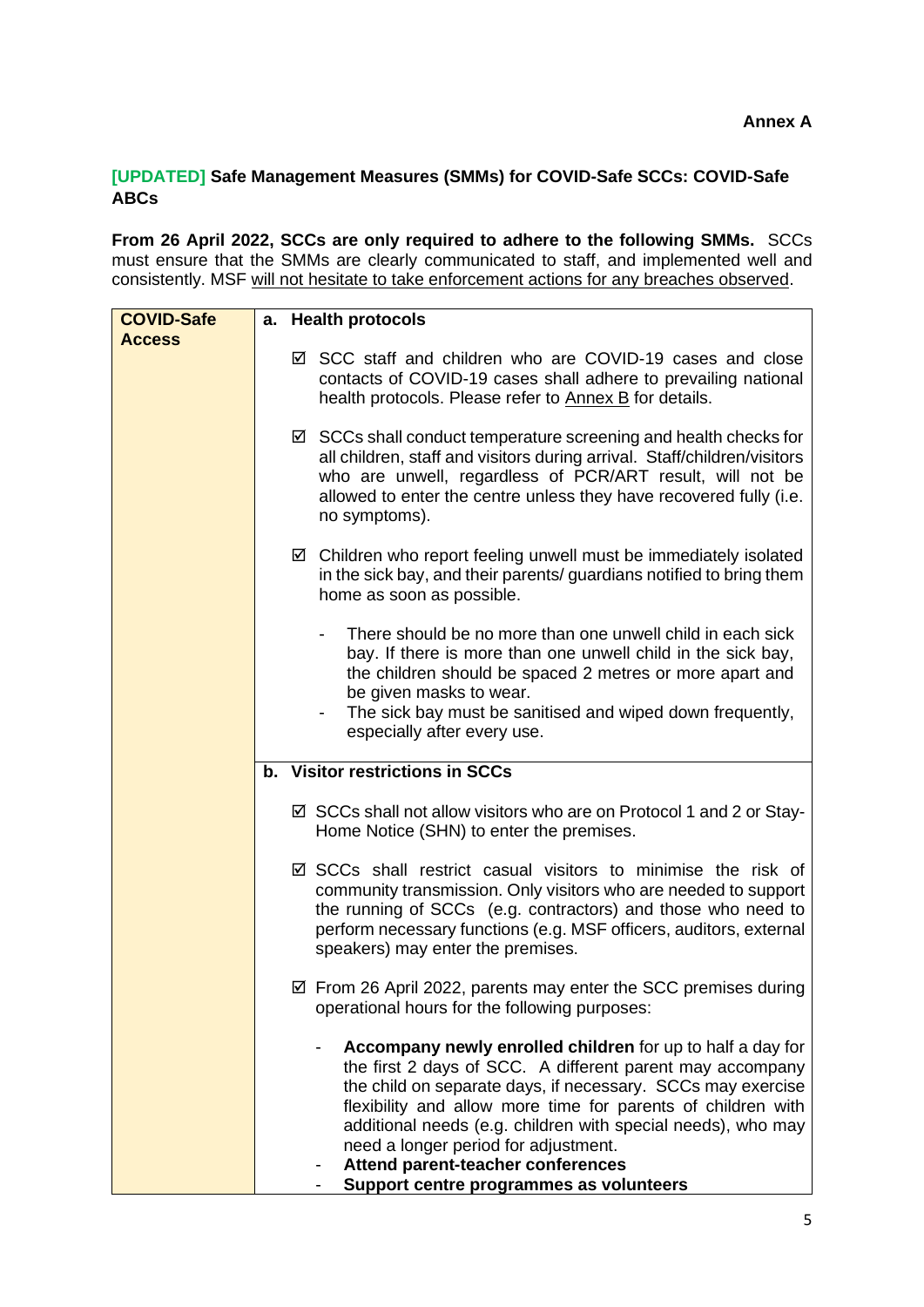|                   | Tour centre premises as prospective service users                                                                                                                                                                                                                                                                                                                           |  |  |  |
|-------------------|-----------------------------------------------------------------------------------------------------------------------------------------------------------------------------------------------------------------------------------------------------------------------------------------------------------------------------------------------------------------------------|--|--|--|
|                   | While there are no safe distancing or capacity limits for visitors,<br>☑<br>SCCs should exercise good judgement and avoid overcrowding<br>in the classrooms (e.g. by scheduling time slots for visitors).                                                                                                                                                                   |  |  |  |
|                   | To minimise casual visitors, SCCs should designate a 'drop-off<br>☑<br>point' outside the SCC for deliveries by vendors and ensure<br>proper sanitisation and wiping down of all goods and items that<br>are delivered.                                                                                                                                                     |  |  |  |
|                   | <b>Health and travel declarations</b><br>C.                                                                                                                                                                                                                                                                                                                                 |  |  |  |
|                   | $\boxtimes$ With the evolving COVID-19 situation, SCCs should monitor the<br>health and travel plans of staff and children to all countries<br>closely. SCCs shall inform staff and parents to declare the<br>following:                                                                                                                                                    |  |  |  |
|                   | - Of any intended/ updated travel plans by enrolled children or<br>staff to other countries (including the city(s) of travel)<br>When an enrolled child or staff or any household member<br>has tested positive for COVID-19 (either ART or PCR)<br>When an enrolled child or staff is issued with Stay Home<br><b>Notice</b>                                               |  |  |  |
| <b>COVID-Safe</b> | <b>Wearing of masks in SCCs</b><br>a.                                                                                                                                                                                                                                                                                                                                       |  |  |  |
| <b>Behaviour</b>  | $\boxtimes$ All SCC staff shall wear masks in the SCC.                                                                                                                                                                                                                                                                                                                      |  |  |  |
|                   | ☑ From 26 April 2022, SCC staff will be allowed to remove their<br>masks: (a) when they are not interacting physically with others,<br>and (b) when they are in an area not accessible to children (e.g.<br>staff lounge/ pantry). Staff should be encouraged to exercise<br>social responsibility and maintain an appropriate safe distance<br>from others while unmasked. |  |  |  |
|                   | $\boxtimes$ All SCC children are required to wear masks in the SCC. As<br>some children may have difficulties wearing a mask (e.g. those<br>with special needs), SCCs can exercise some flexibility. SCCs<br>should engage parents for them to provide masks for their<br>children to wear in the SCC.                                                                      |  |  |  |
|                   | $\boxtimes$ There may be times during the day where it is not practical nor<br>safe for children to wear masks (e.g. during meals, nap time,<br>vigorous activities).                                                                                                                                                                                                       |  |  |  |
|                   | b. Practise high levels of personal hygiene                                                                                                                                                                                                                                                                                                                                 |  |  |  |
|                   | $\boxtimes$ All staff and children shall maintain good personal hygiene<br>practices by:                                                                                                                                                                                                                                                                                    |  |  |  |
|                   | Covering their mouth and nose with a tissue when sneezing<br>or coughing, and to throw away the tissue immediately into a<br>foot-pedal bin.                                                                                                                                                                                                                                |  |  |  |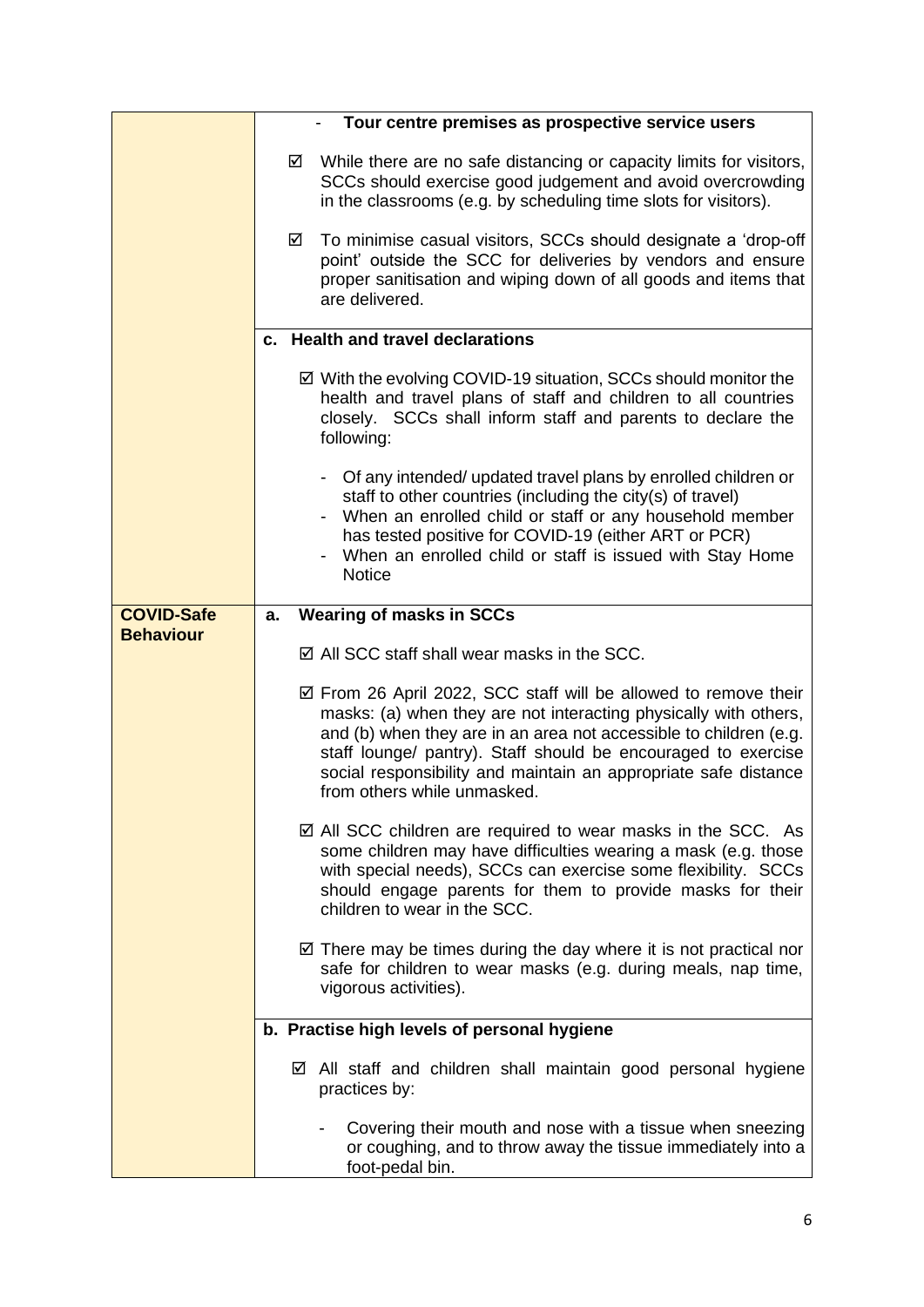|                                       | Washing their hands especially before eating or handling<br>food, after toilet visits, or when hands are dirtied by<br>respiratory secretions after coughing or sneezing.<br>Not sharing food/ drinks, eating utensils, toothbrushes or<br>towels with others.<br>Avoid touching their eyes, nose and mouth.<br>$\boxtimes$ SCCs should continue to limit showering for children on a need-<br>to basis (due to soiling or medically-certified skin conditions) to<br>minimise transmission risks.<br>- Shower such children individually.<br>Rinse shower/contact areas carefully after each use. |  |  |  |
|---------------------------------------|----------------------------------------------------------------------------------------------------------------------------------------------------------------------------------------------------------------------------------------------------------------------------------------------------------------------------------------------------------------------------------------------------------------------------------------------------------------------------------------------------------------------------------------------------------------------------------------------------|--|--|--|
|                                       | c. Ensure high levels of environmental hygiene                                                                                                                                                                                                                                                                                                                                                                                                                                                                                                                                                     |  |  |  |
|                                       | ☑ SCCs shall ensure high levels of environmental hygiene by:                                                                                                                                                                                                                                                                                                                                                                                                                                                                                                                                       |  |  |  |
|                                       | Carrying out cleaning and housekeeping daily.<br>$\blacksquare$<br>Disinfect frequently touched points such as handrails and<br>door knobs with disinfectant at least twice a day.<br>Clean and disinfect the tables, chairs, counter tops and<br>shelves in the classrooms/bays, dining and activity areas<br>with disinfectant daily.                                                                                                                                                                                                                                                            |  |  |  |
|                                       | d. Ensure good ventilation in SCC premises                                                                                                                                                                                                                                                                                                                                                                                                                                                                                                                                                         |  |  |  |
|                                       | $\boxtimes$ SCCs must ensure that their indoor premises are adequately<br>ventilated in line with the guidelines issued by BCA, NEA and<br>MOH (https://www1.bca.gov.sg/docs/default-source/docs-corp-<br>news-and-publications/circulars/bca-nea-moh-guidance-note-on-<br>improving-ventilation-and-indoor-air-quality-in-buildings-amid-<br>the-covid19-situation.pdf).                                                                                                                                                                                                                          |  |  |  |
| <b>COVID-Safe</b><br><b>Classroom</b> | a. Segregate children by classes/fixed groups (i.e. by bay or level)                                                                                                                                                                                                                                                                                                                                                                                                                                                                                                                               |  |  |  |
|                                       | $\boxtimes$ Keep children within their own classes/fixed groups (i.e. by bay or<br>level) <sup>2</sup> . Ensure there is no mixing of children from different<br>classes/fixed groups for all programmes and activities (including<br>outdoor activities, excursions, learning journeys, celebrations).                                                                                                                                                                                                                                                                                            |  |  |  |
|                                       | $\boxtimes$ Ensure that children do not interact with children from different<br>classes/fixed groups along walkways, corridors or common<br>spaces, where reasonably practicable to do so.                                                                                                                                                                                                                                                                                                                                                                                                        |  |  |  |
|                                       | $\boxtimes$ Stagger classes/fixed groups in their use of common areas and<br>facilities (e.g. toilets, halls, common areas) to avoid mixing<br>between classes/fixed groups, with scheduled cleaning in<br>between use as far as possible.                                                                                                                                                                                                                                                                                                                                                         |  |  |  |

 $2$  SCCs that are impacted by significant staff absenteeism (more than 20%) may combine cohorts, where necessary, for the affected period. As grouping of children is a key SMM to minimise transmission risk, SCCs should explore other options first and ease grouping arrangement for children only as a last resort, and for a limited period.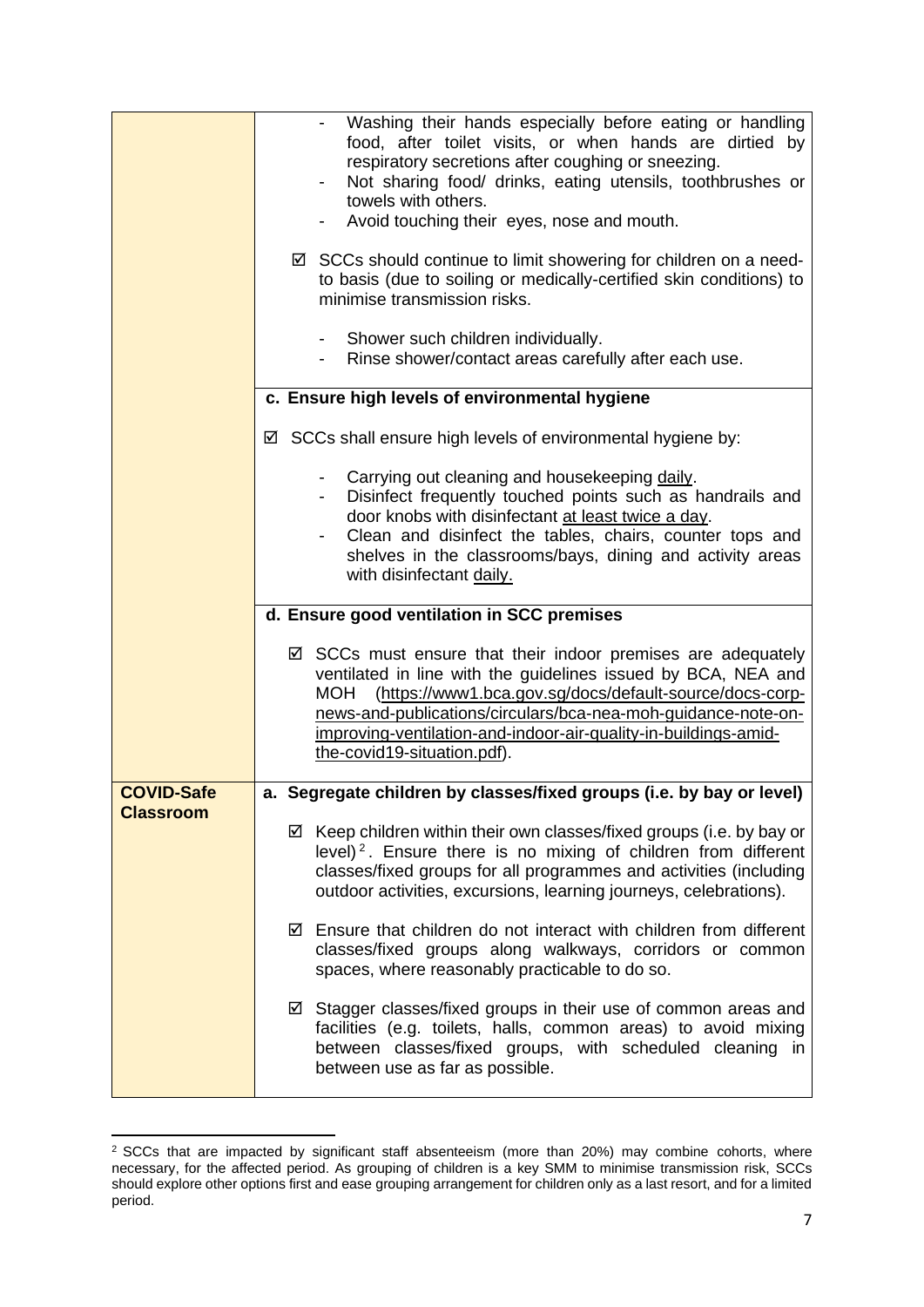| b. Celebration (e.g. birthdays, National Day) |                                                                                                                                                                                                                                                                                                                            |  |
|-----------------------------------------------|----------------------------------------------------------------------------------------------------------------------------------------------------------------------------------------------------------------------------------------------------------------------------------------------------------------------------|--|
| ☑                                             | SCCs may conduct celebrations (e.g. birthdays, National Day)<br>within their classes/fixed groups, subject to the following SMMs:                                                                                                                                                                                          |  |
|                                               | Children must remain within their respective classes/fixed<br>۰<br>groups; there must be no mixing of different classes/fixed<br>groups.<br>- External guests remain disallowed (e.g. parents must not be<br>invited to attend the celebration).<br>- If there are birthday cakes, there must be no blowing of<br>candles. |  |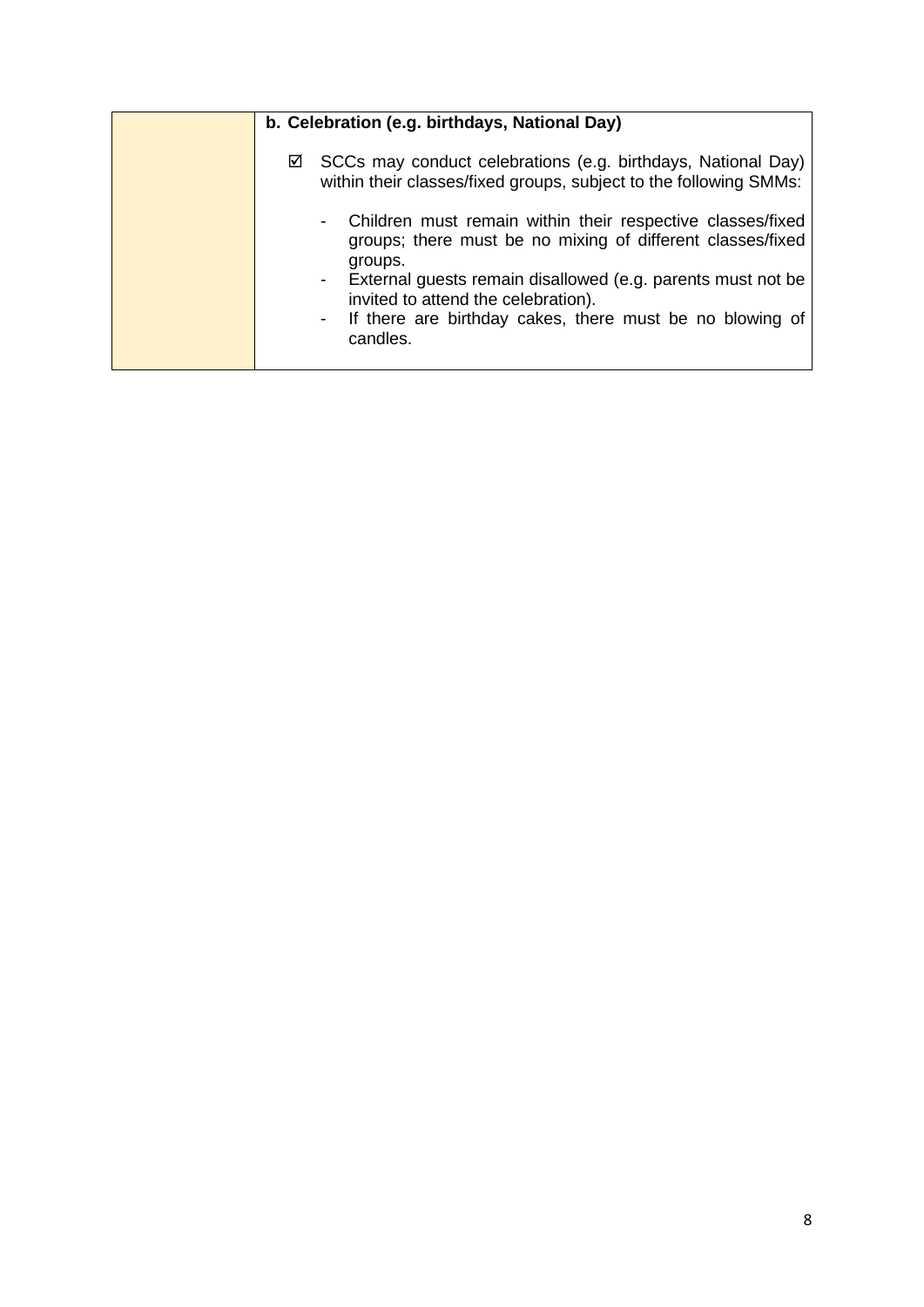#### **[Updated] Health protocols for SCC staff/ children**

|                                                                                                      | If SCC staff/child                                                                                                                                                                                                                                                                                                                                                                                                                                                                                                                                                             | If SCC staff/child's household<br>member(s)                                                                                                                                                                             |
|------------------------------------------------------------------------------------------------------|--------------------------------------------------------------------------------------------------------------------------------------------------------------------------------------------------------------------------------------------------------------------------------------------------------------------------------------------------------------------------------------------------------------------------------------------------------------------------------------------------------------------------------------------------------------------------------|-------------------------------------------------------------------------------------------------------------------------------------------------------------------------------------------------------------------------|
| <b>Protocol 1:</b><br>Is unwell                                                                      | • Staff/child should see a doctor for<br>medical advice.<br>For low-risk individuals with mild<br>symptoms (e.g. fever, cough, sore<br>throat, etc)<br>Primary care doctor<br>will<br>administer ART.<br>If positive, refer to Protocol 2.<br>• The staff/ parents are to inform<br>SCC that staff/ child has tested<br>positive for COVID-19.                                                                                                                                                                                                                                 | • Staff/child may return to SCC<br>• Notwithstanding this, staff/child is<br>advised<br>to<br>exercise<br>social<br>responsibility and to closely monitor<br>their health and self-test before<br>leaving their house.  |
| Protocol 2:<br>Is well and tested<br>positive, or<br>condition<br>assessed to be<br>mild by a doctor | • Staff/child to self-isolate at home for<br>at least 72 hours <sup>3</sup> . After 72 hours,<br>he/she may return to SCC if second<br>ART is negative and individual is<br>well.<br>• Those who continue to test ART<br>positive to continue to self-isolate<br>and self-test daily until:<br>- they obtain a negative ART<br>result; OR<br>- Day 7, 12pm (for vaccinated<br>individuals and children below<br>12 years old)<br>- No discharge/recovery memo<br>required.<br>• The staff/ parents are to inform<br>SCC that staff/ child has tested<br>positive for COVID-19. | • Staff/child may return to SCC.<br>• Notwithstanding this, staff/child is<br>advised<br>to<br>exercise<br>social<br>responsibility and to closely monitor<br>their health and self-test before<br>leaving their house. |
| <b>Protocol 3:</b><br>If identified as a<br>close contact of<br>an infected person                   | • Staff/child may return to SCC.<br>• Notwithstanding this, staff/child is<br>advised<br>exercise<br>social<br>to<br>responsibility and to closely monitor<br>their health and self-test before<br>leaving their house.<br>• The staff/ parents are to inform SCC<br>that staff/ child has had recent<br>contact with an infected person.                                                                                                                                                                                                                                      | • Staff/child may continue to attend<br>SCC.<br>• SCCs are to be more vigilant in their<br>health checks.                                                                                                               |

<sup>&</sup>lt;sup>3</sup> MOH recommends the following individuals who test positive to see a doctor even if they are feeling well: a. Persons aged 70 years and above; b. Aged below 12 months; d. Had an organ transplant surgery in the past; e. Have any disease or are taking any medication that weakens the immune system; f. Have been diagnosed with cancer before; g. Are on dialysis; h. Are diagnosed with HIV or AIDS; i. Have a disease affecting your heart, lungs, kidneys, liver, or brain that required hospital admission in the last 6 months; j. Are pregnant; k. Are less than 12 years old and have any congenital condition or growth disorder that affects the heart, lungs or brain; or l. Are less than 12 years old and have Diabetes Mellitus or hypertension.